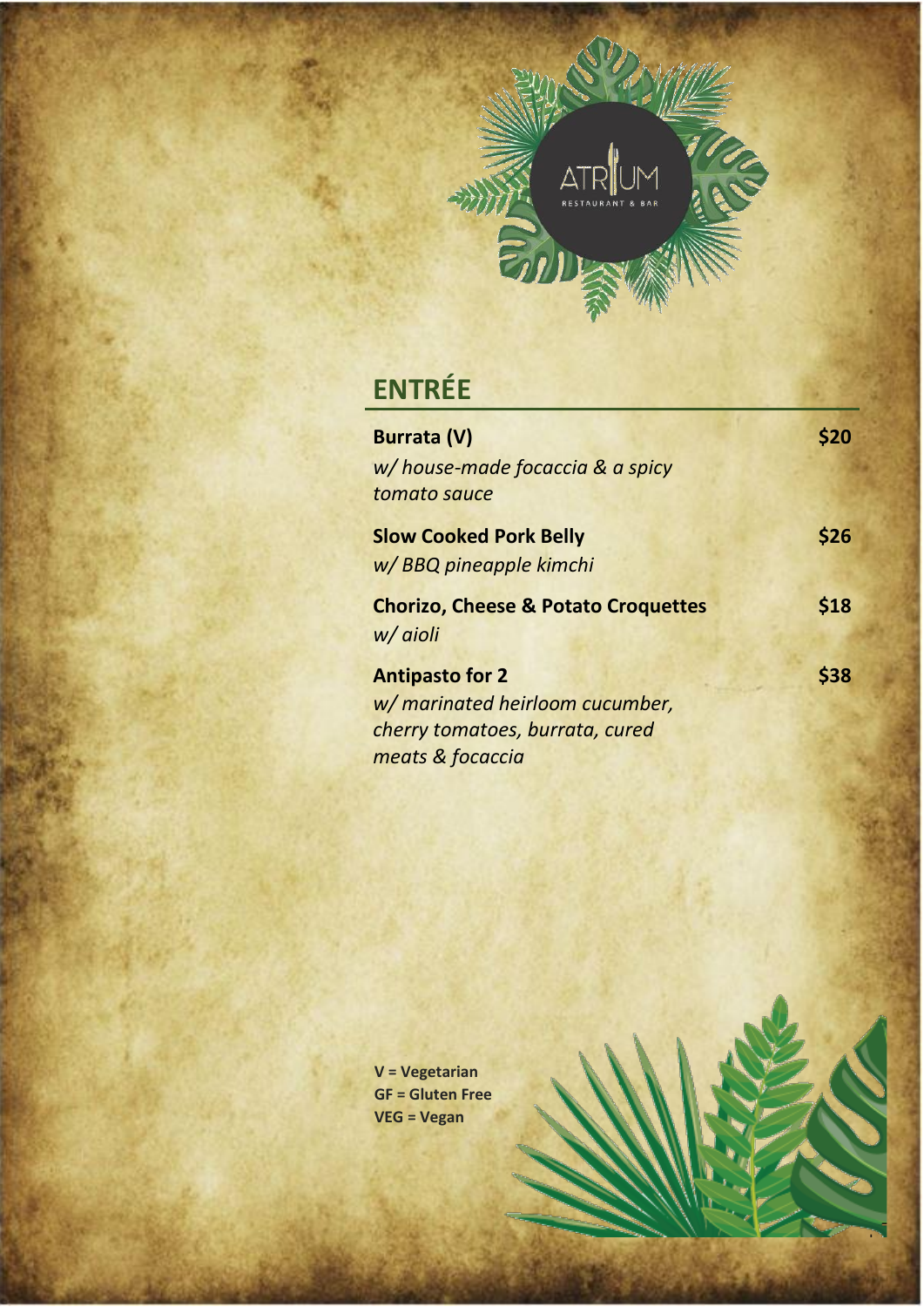

## **MAIN**

| <b>Pan-fried Snapper</b>                                                                              | \$32 |
|-------------------------------------------------------------------------------------------------------|------|
| w/ sugar snaps, fennel, shallot sauce                                                                 |      |
| & macadamia crumb                                                                                     |      |
| Crisp Haloumi (V)<br>w/ pickled cauliflower, chickpeas,<br>Israeli couscous & pomegranate<br>dressing | \$26 |
| <b>Pan-seared Chicken Breast</b>                                                                      | \$36 |
| w/ porcini ravioli & walnuts                                                                          |      |
|                                                                                                       |      |
| <b>Pan-seared Lamb Rump</b>                                                                           | \$36 |
| w/ beetroot risotto & pangrattato                                                                     |      |
|                                                                                                       |      |
| <b>Grilled Venison Rump</b>                                                                           | \$38 |
| w/ caponata & polenta                                                                                 |      |
| <b>Crumbed Pork Parmigiana</b>                                                                        | \$34 |
| w/fennel parmesan crumb, buffalo                                                                      |      |
| mozzarella, sugo & basil                                                                              |      |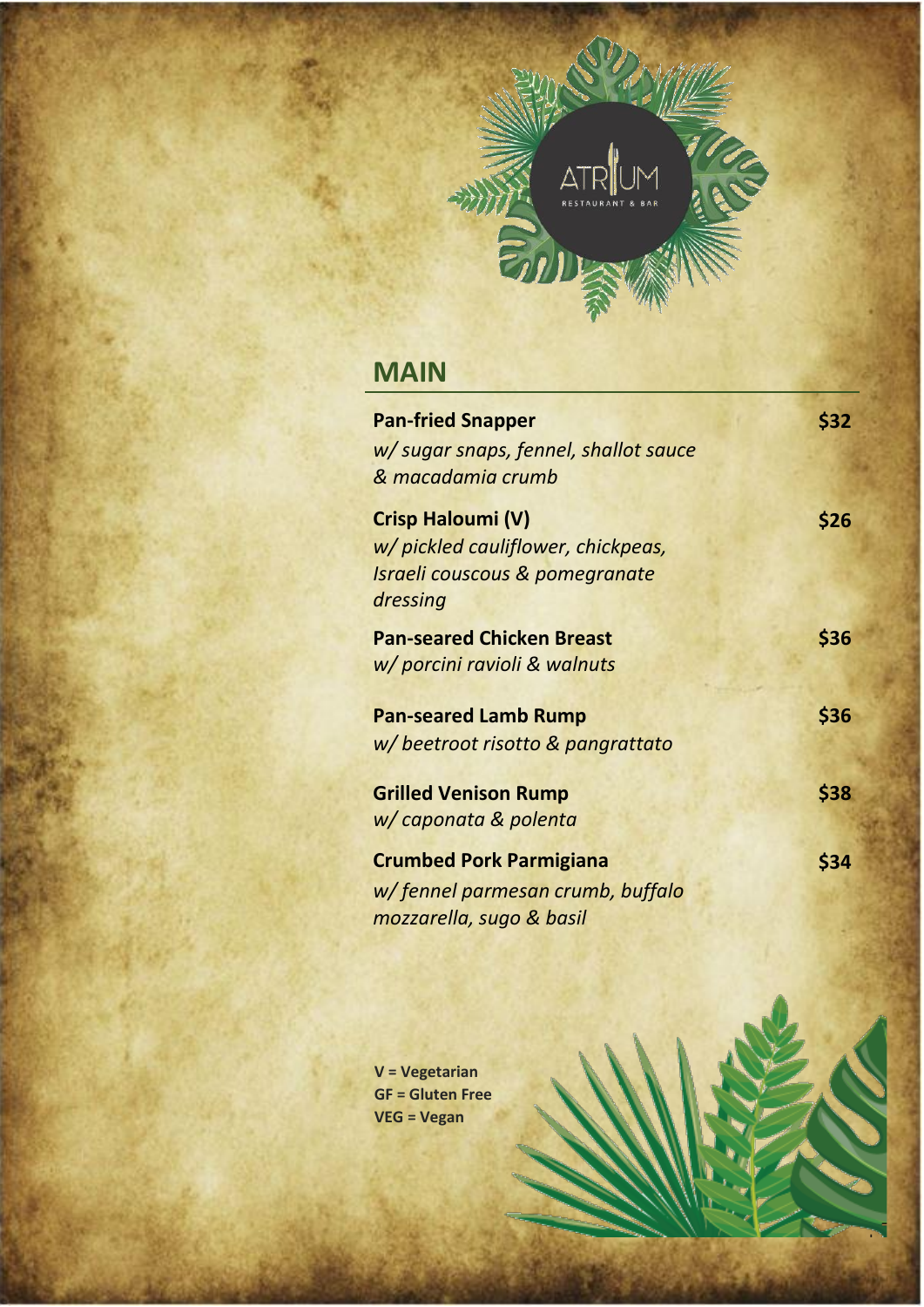

## **GRILL**

| All served w/ mash & sauteed spinach |             |
|--------------------------------------|-------------|
| <b>250g Spiced Pork Chop</b>         | <b>\$32</b> |
| (GF on request)                      |             |
| <b>250g Aged Sirloin</b>             | \$38        |

*(GF on request)*

#### **SAUCE**

| <b>Red Wine Jus</b>          | \$4 |
|------------------------------|-----|
| <b>Smoked Mushroom Sauce</b> | \$4 |
| <b>Peppercorn Jus</b>        | \$4 |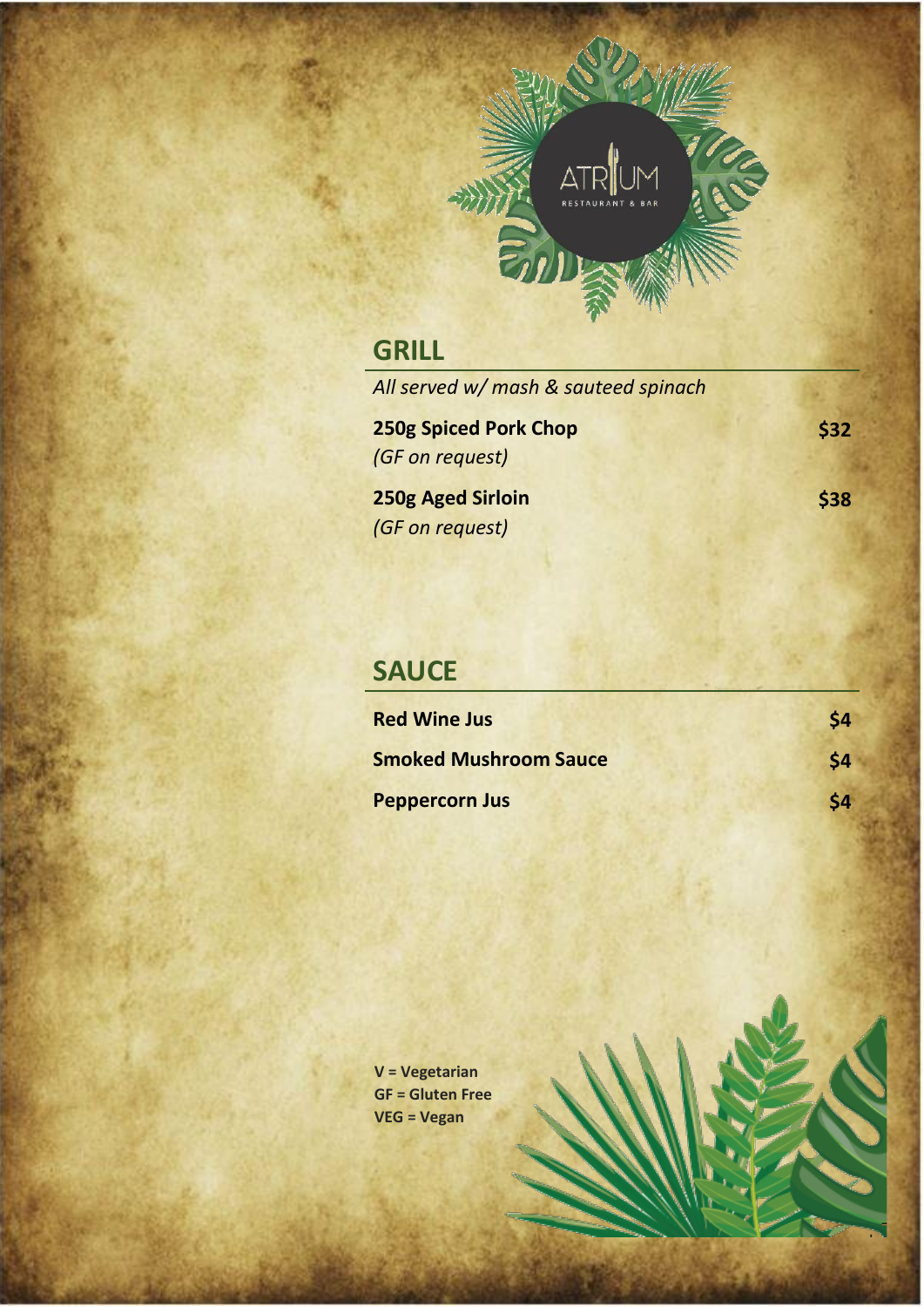

## **SIDES**

| <b>Fried Brussel Sprouts (GF)</b>    | \$10 |
|--------------------------------------|------|
| w/shaved parmesan & anchovy dressing |      |
| <b>Pavilion Seasonal Salad</b>       | \$10 |
| w/house dressing                     |      |
| <b>Fries</b>                         | \$10 |
| w/ aioli                             |      |
| <b>Sauteed Green Beans</b>           | \$10 |
| w/ almond butter sauce               |      |